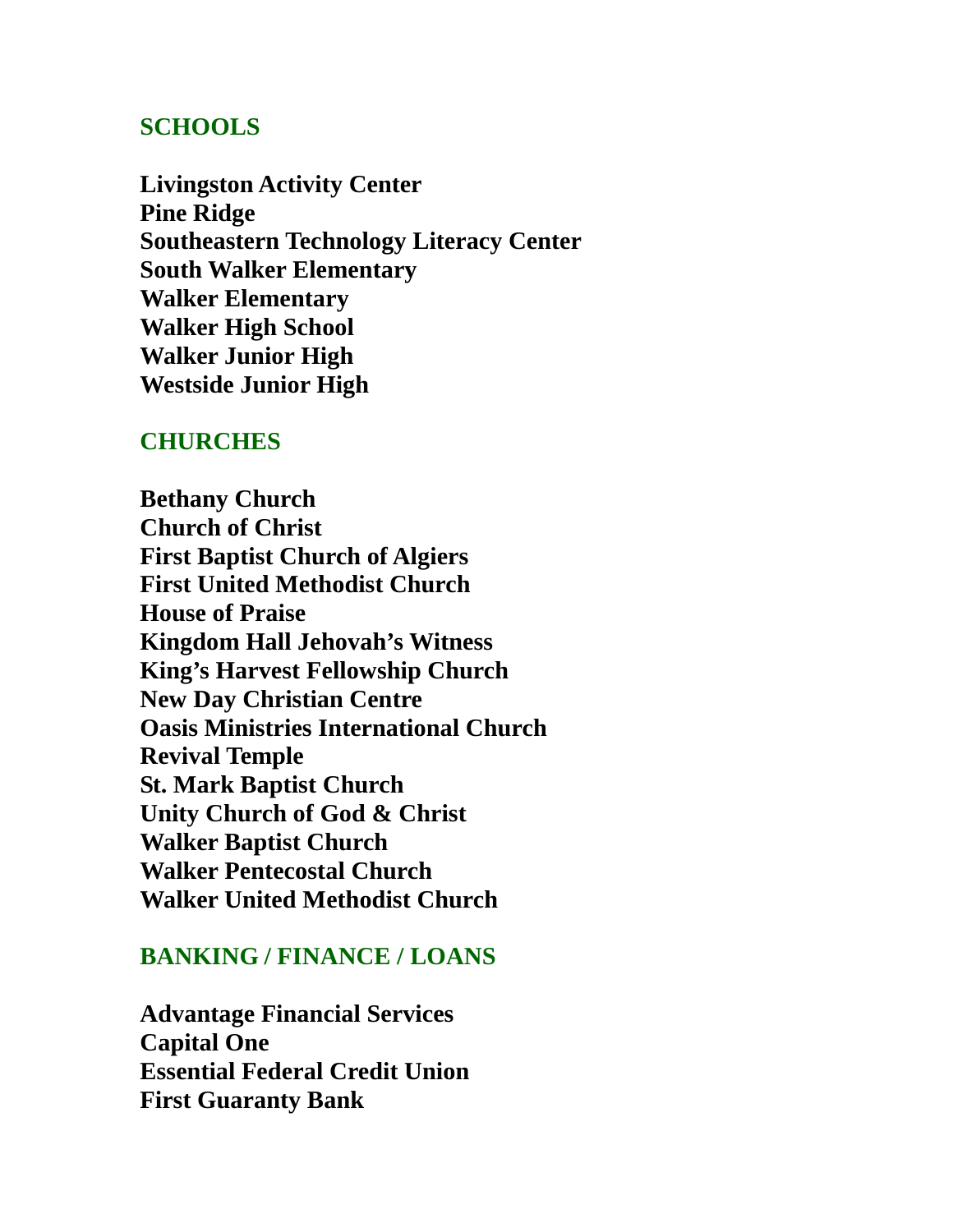**Lenco Finance of Walker Piggy Payday Loans Whitney Bank**

#### **PARKS**

**Punk Smith Park Sidney Hutchinson Park**

#### **BEAUTY SALONS / BARBERS**

**A Cutting Remark Barbara's Cuts Beauty & Bliss Dominick's Barber Shop Double Edge Grooming Family Hair Care Fantastic Sam's LaBella Hair Salon Smart Style Xzact Cuts**

### **FITNESS / DANCE / MARTIAL ARTS**

**Anytime Fitness The Dance Connection Extreme School of Dance Geaux Flip Tumbling/Acro Gymnastics Higher Power Martial Arts Relax. Restore. Renew On the Move Dance Co. Slingin Iron Barbell SNAP Fitness Totally Tan Walker Martial Arts**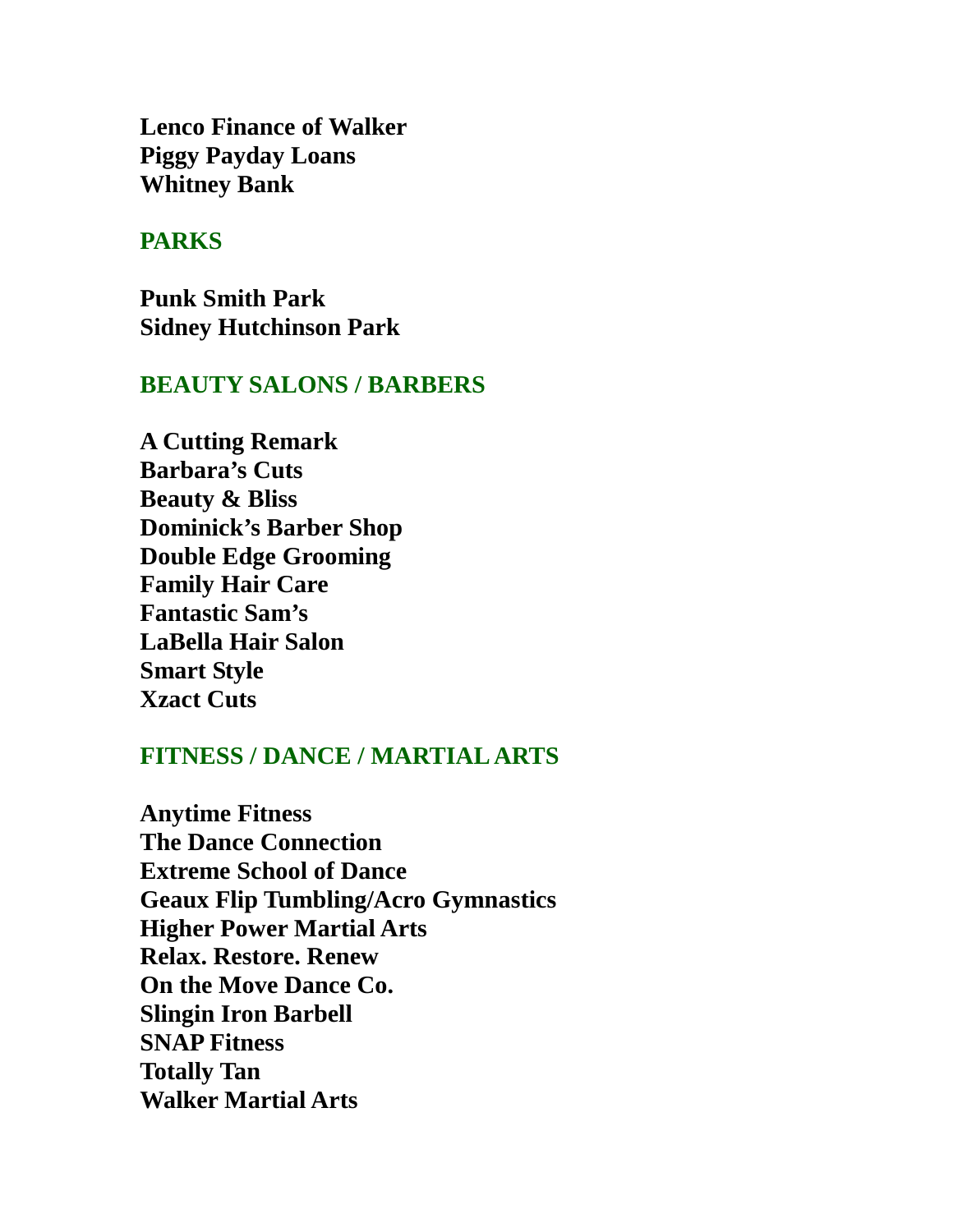### **The War Academy**

#### **COMPUTER / PHONE**

**Advanced Communications Cellular Sales Chance's Computer Repair Cheap Iphone Repair N & S Wireless Wholesale & Retail**

### **ANTIQUES / FLEA MARKET**

**Country Home Antiques & Gifts Kindred Hearts Antiques & Gifts Serendipity Gifts & More**

## **LANDSCAPE / LAWN CARE / TREE CARE / FIREWOOD**

**Doug's Tree Service Flat Top Gerald's Tree Service Green Gardens**

## **SNOWBALLS / ICE CREAM**

**Chevy's Cajun Sno DaBest Snowball on Wheels Deb's Snoball Express Fat Boys Concession Fun In the Sun Ice Cream J & B Snowballs Paradise Snoball Sneaux Shack The Sneaux Shack Tiki Hut Snowballs**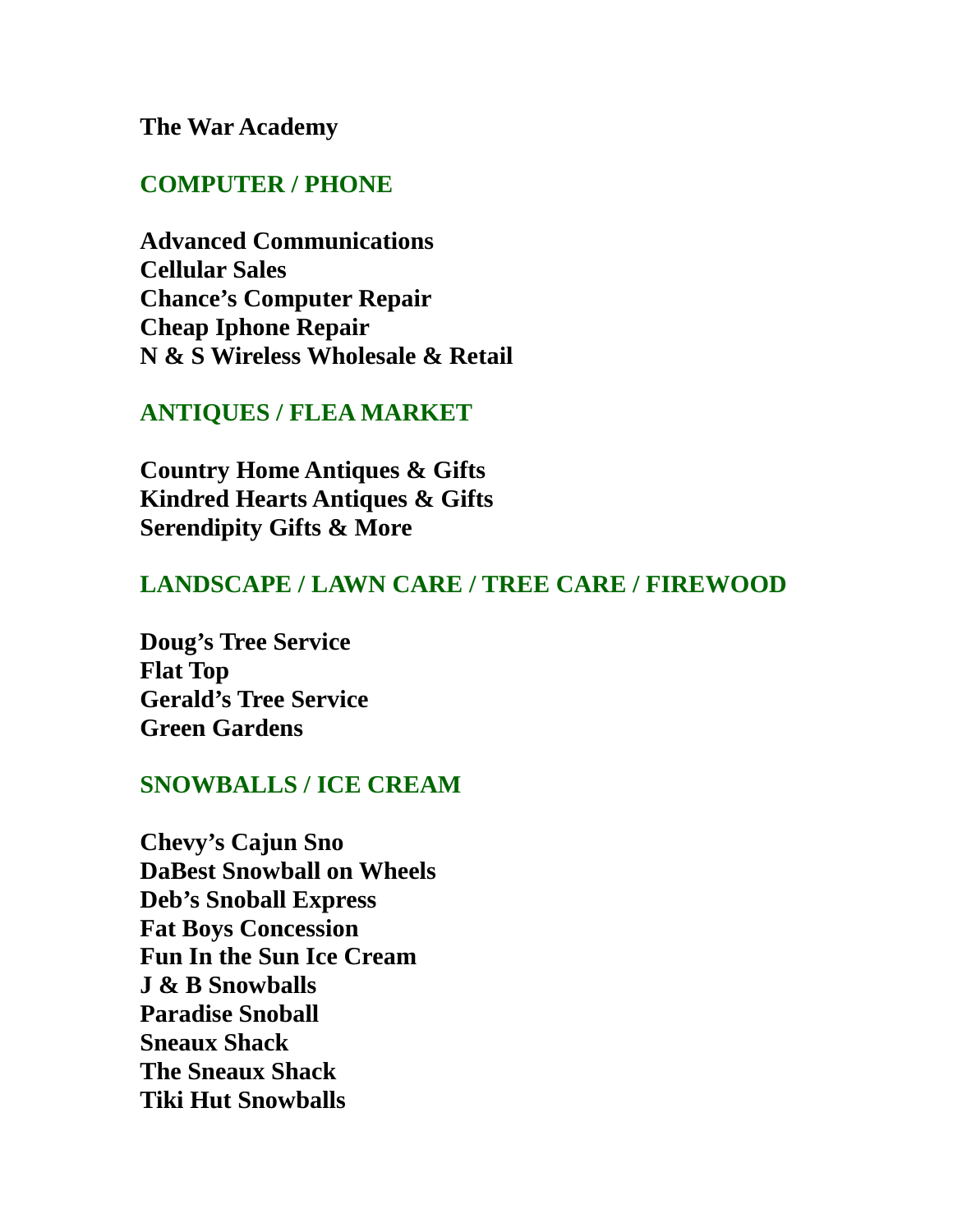## **GROCERY / SEAFOOD**

**Carter's Grocery Sid's Seafood Walmart Winn Dixie**

### **MAIL SERVICE**

**Direct Mailing Services TK Marketing On Time Label The UPS Store**

## **GLASS**

**Champion Glass Parson's Glass Vise Glass Co.**

# **HEATING / AIR / ELECTRICAL**

**Acadian Mechanical A/C Service of Baton Rouge CCM Mechanical Comfort Control Heating & Air Dod's Electric 5 Star Electric Group Jack B. Harper Electrical Golmon Sales & Supplies Kennedy Mechanical Marsh Mechanical Robert Pearson Mechanical Services R & S Electric**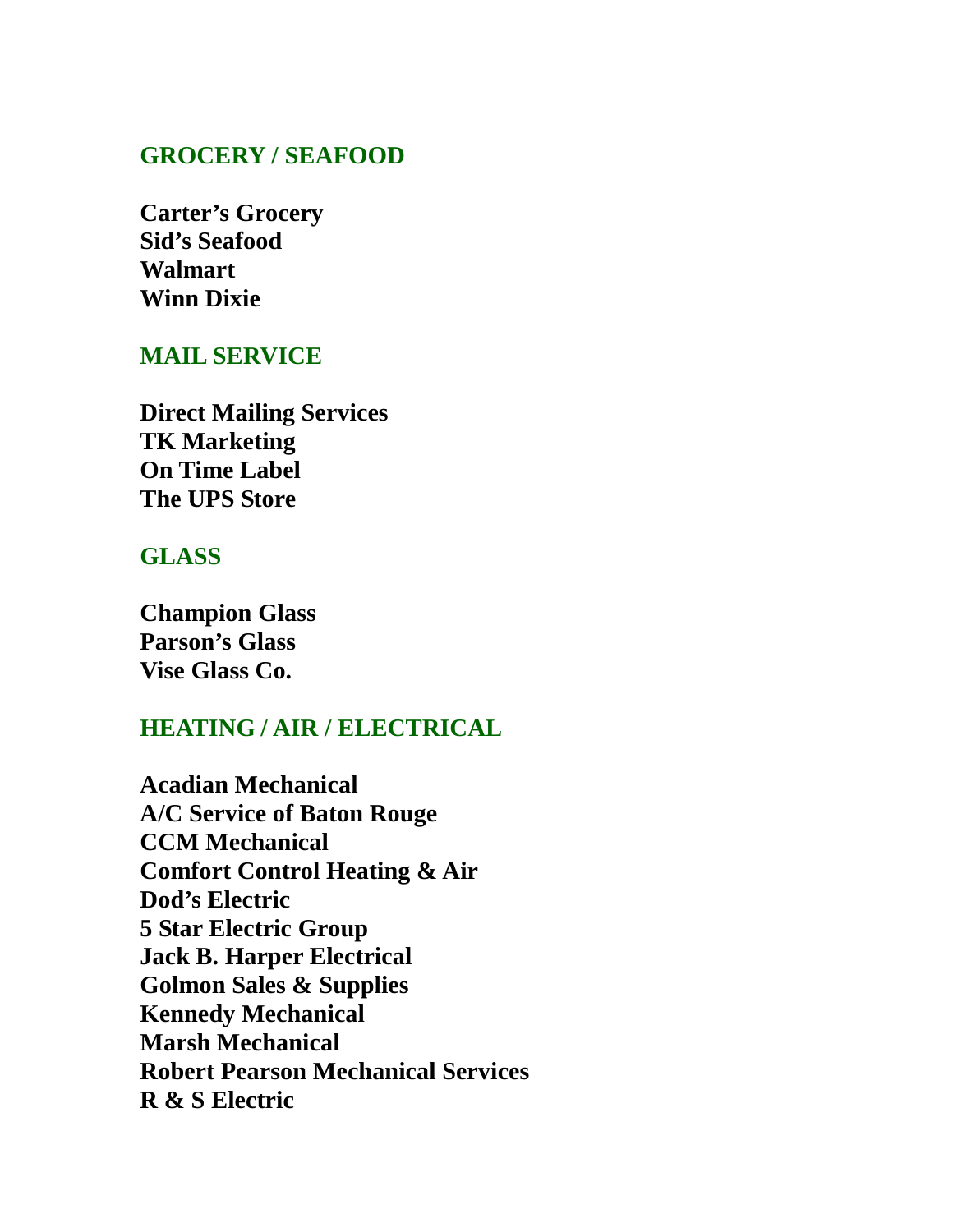**Theriot's Heating & Air Dennis Wood dba D & L A/C Heat**

# **PLUMBING**

**Goza Plumbing Kent's Plumbing Laird's Plumbing Mechanical Service Sewer Man Strategic Plumbing**

#### **STORAGE**

**EZN Mini Storage Omni Storage Walker Mini Storage Walker Road Self Storage Walker Storehouse**

# **ATTORNEY / LEGAL**

**Melissa Eldridge Ferrara & Ferrara Benjamin N. Gibson**

### **HOTELS**

**Best Western Plus LaQuinta Inn & Suites**

#### **CONVENIENCE STORE**

**Baba Best Stop Circle K**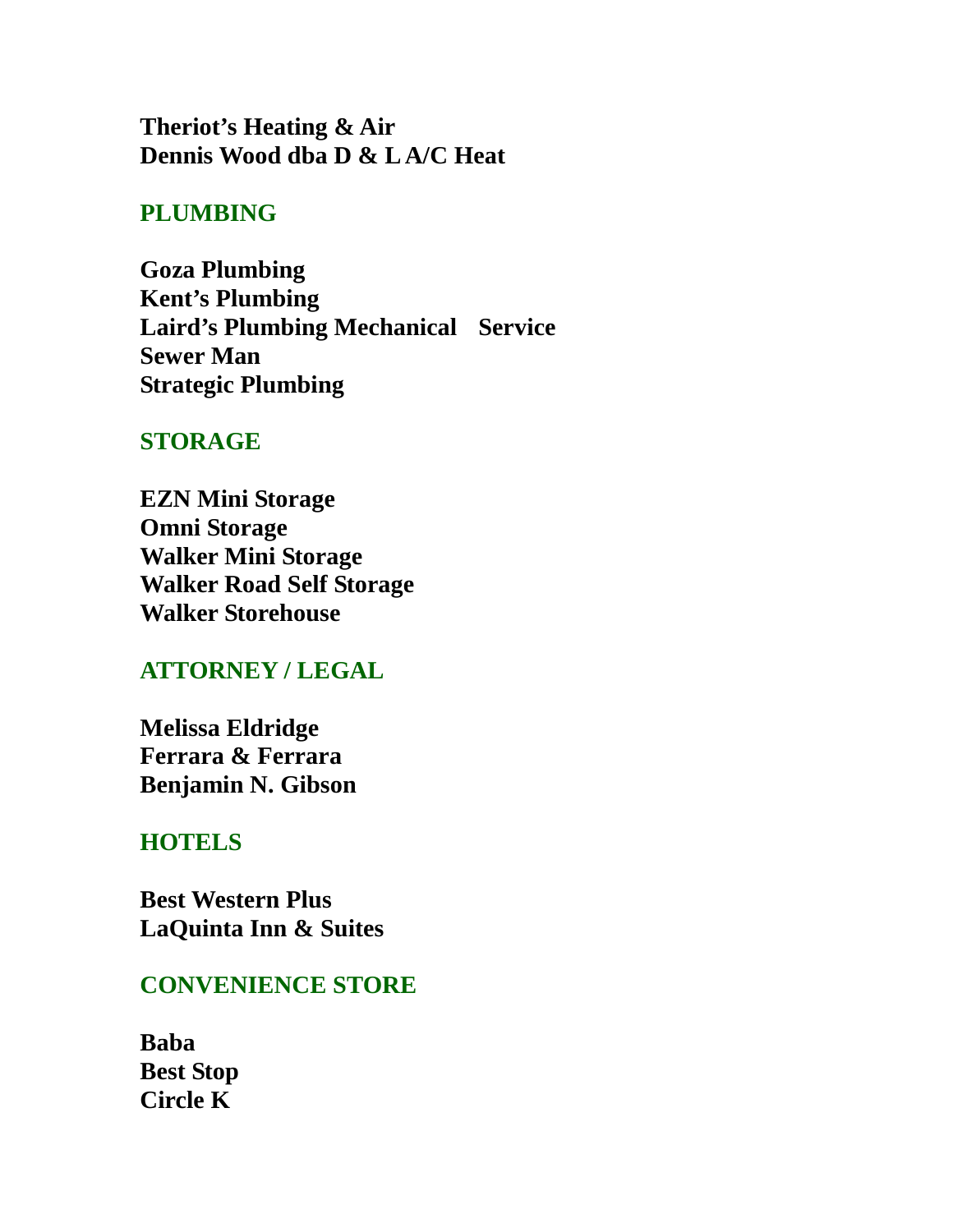**Hit N Run Myiesha Shanzae Quick Stop Murphy USA On the Run S & R Shell Swifty's**

### **PHARMACY**

**CVS Pharmacy Walgreen's Walker Pharmacy Walmart Winn Dixie Pharmacy**

#### **FUNERAL HOME / MEMORIALS**

**Church Funeral Services Louisiana Memorials & Signs McLin & Marley Funeral & Cremation**

## **VETERNARY / PET GROOMING**

**Deena's Dog House Diva Dog Grooming Walker Animal Hospital**

## **DRIVING ACADEMY**

**Lagniappe Driving Academy Road Scholars Institute of Driving**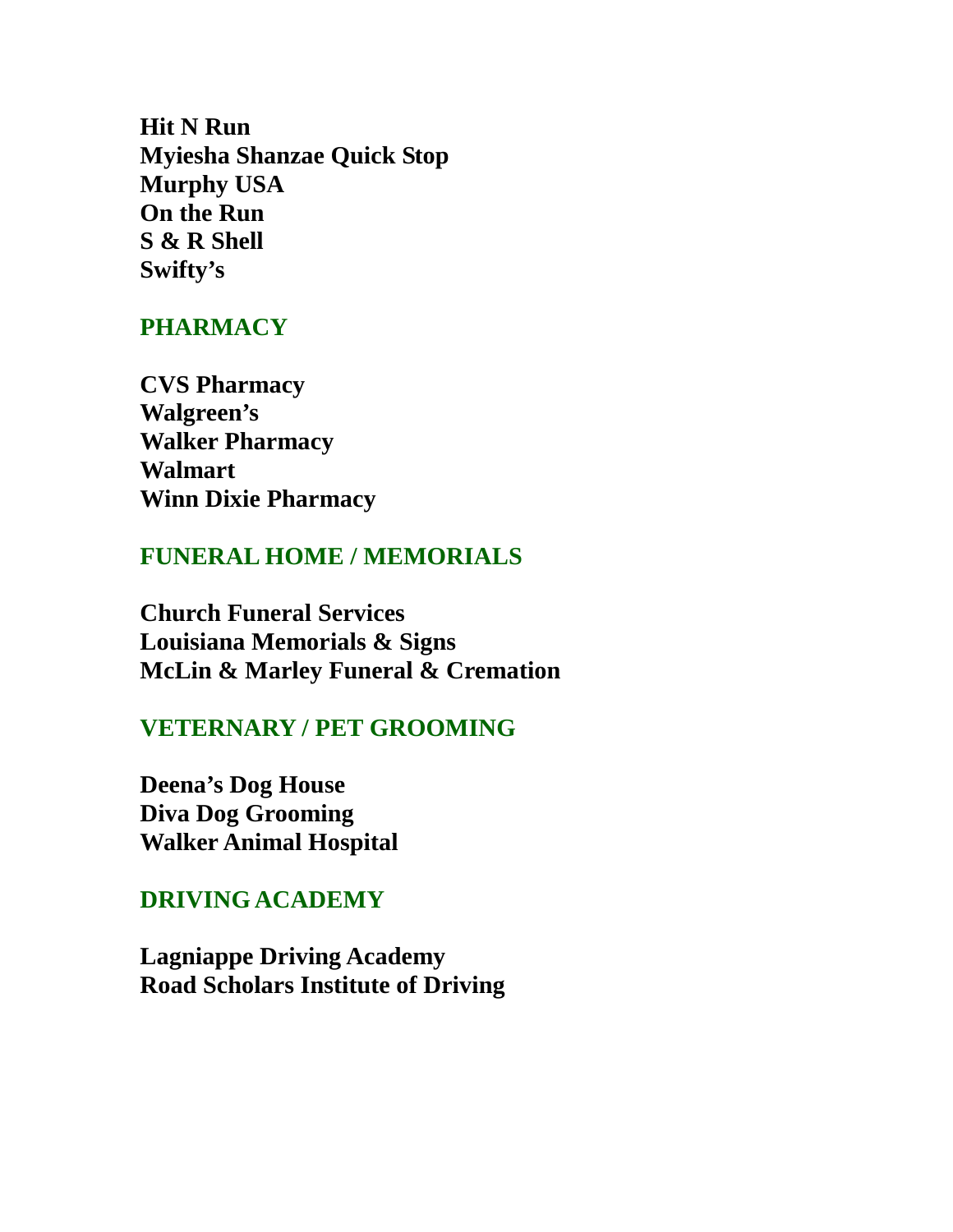# **CHILD CARE**

#### **A Lil One's Learning Center**

## **MUSIC**

**Kindermusik with Mrs. Angie Man's Music Mart of S. Louisiana Jody Mayeaux's Music Shop**

### **PAWN / GOLD**

**Bayou Pawn & Jewelry We Buy Gold**

### **TATTOOS**

**Creative Art Studios Soul Expressions Tatted - Up Body Designs**

## **WASHATERIA / CLEANERS**

**Fluff N Fold Washateria Hi Tide Washateria Quick N Handy Cleaners**

# **NAIL SALONS / TANNING / MASSAGE**

**Creative Nail Bar Salon Nails Tip Planet Beach Sandy's Nails & Spa Therapy Nails 3 D Nails**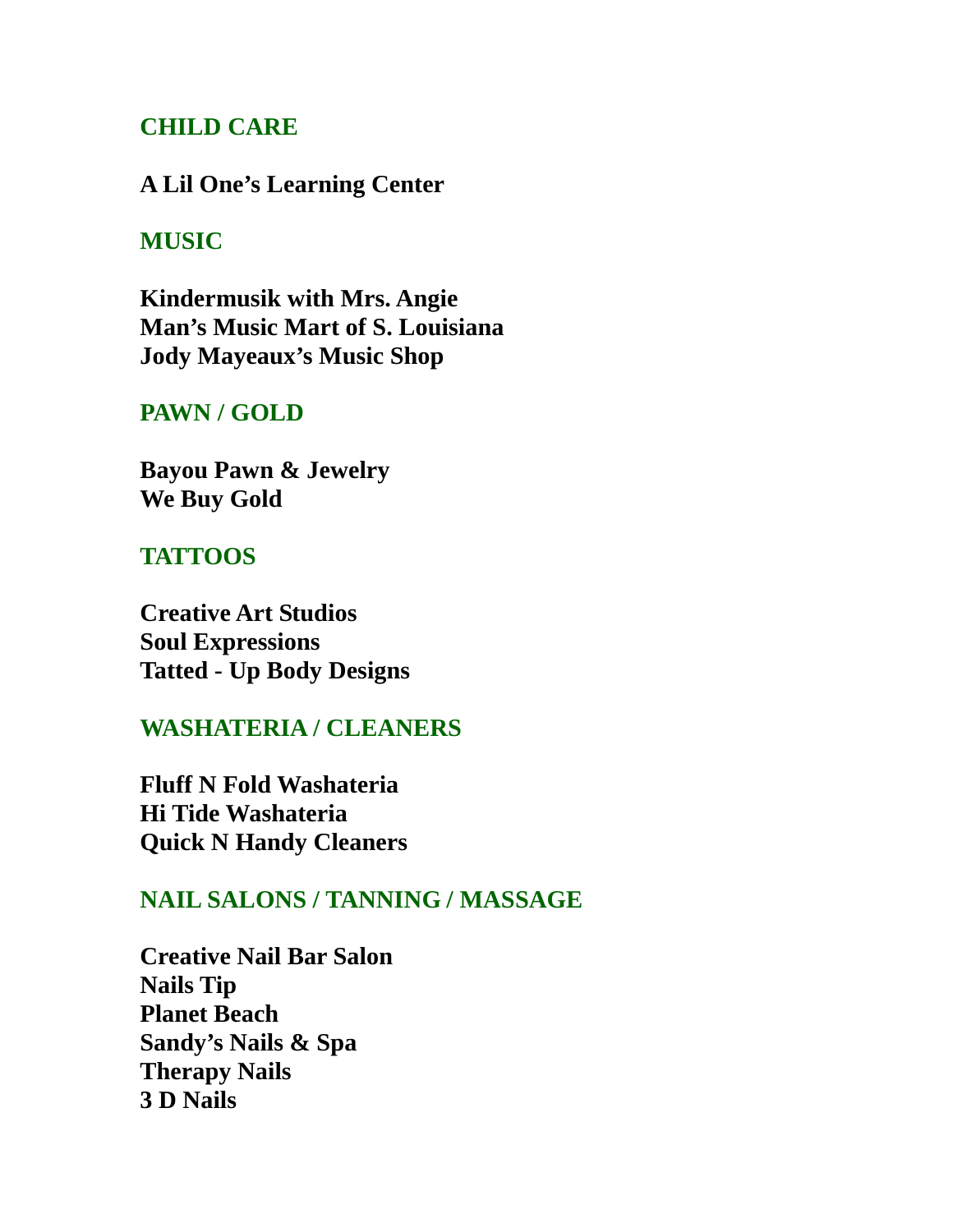#### **V N Nails**

### **BOOKKEEPING / TAX SERVICE / NOTARY**

**Freeman's Tax Service Jabour's Income Tax Service Jackson Hewitt Tax Service Jones Accounting & Tax Service Elena C LaVigne, CPA Corey Leigh's Auto Title & Notary Liberty Tax Service M & M Taxes**

# **HOME IMPROVEMENT / CONSTRUCTION / REAL ESTATE / CLEANING**

**A-American Fence Co. CC's Cleaning Russell Coleman Contracting C W Custom Cabinets Ed's Home Appliance Center Fernon Brothers Painting W. Frey Construction Hood Construction HSD Properties James' Furniture Johnson Drywall Solutions June's Ceiling & Flooring Kajun Kleaning Krew Kelly Construction Group Tim Kinchen Fine Homes Kinchen's Construction Louisiana Construction Specialists (Debris Removal) Little Woods**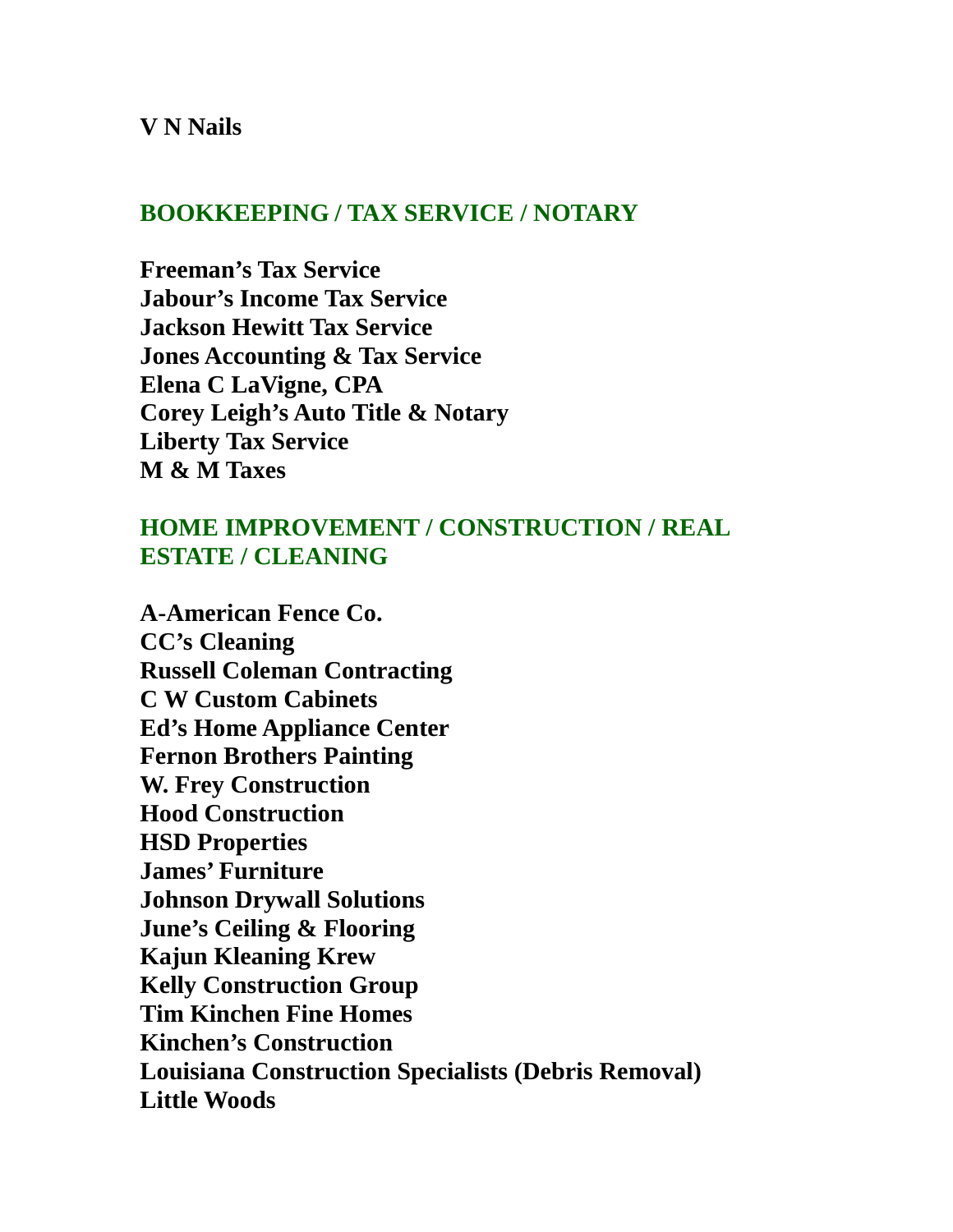**Made Clean Service Reams Construction RHR Enterprises Cabinets Roof Crafters Stafford Construction Co. Stafford Real Estate Stine Lumber Thibodeaux Custom Marble Tomara Cleans**

#### **AUTOMOTIVE**

**AutoZone Bayou Self Car Wash Big Chief Automotive Cajun Automotive & Tire Repair Collision Specialists Futral Motorsports Half Time Oil & Lube High Tide Car Wash Hood's Wholesale Lee's Car Care Lighthouse Car Wash NAPA Auto Parts Oasis Car Wash O'Reilly Auto Parts Pro Fiberglass Road Runner's Tire Shop Scooter's Auto & Diesel Repair Southeast Autoplex T & C Enterprises, LLC Used Cars Total Mobile Walker Auto Sales Walker Collision Center Walker Muffler**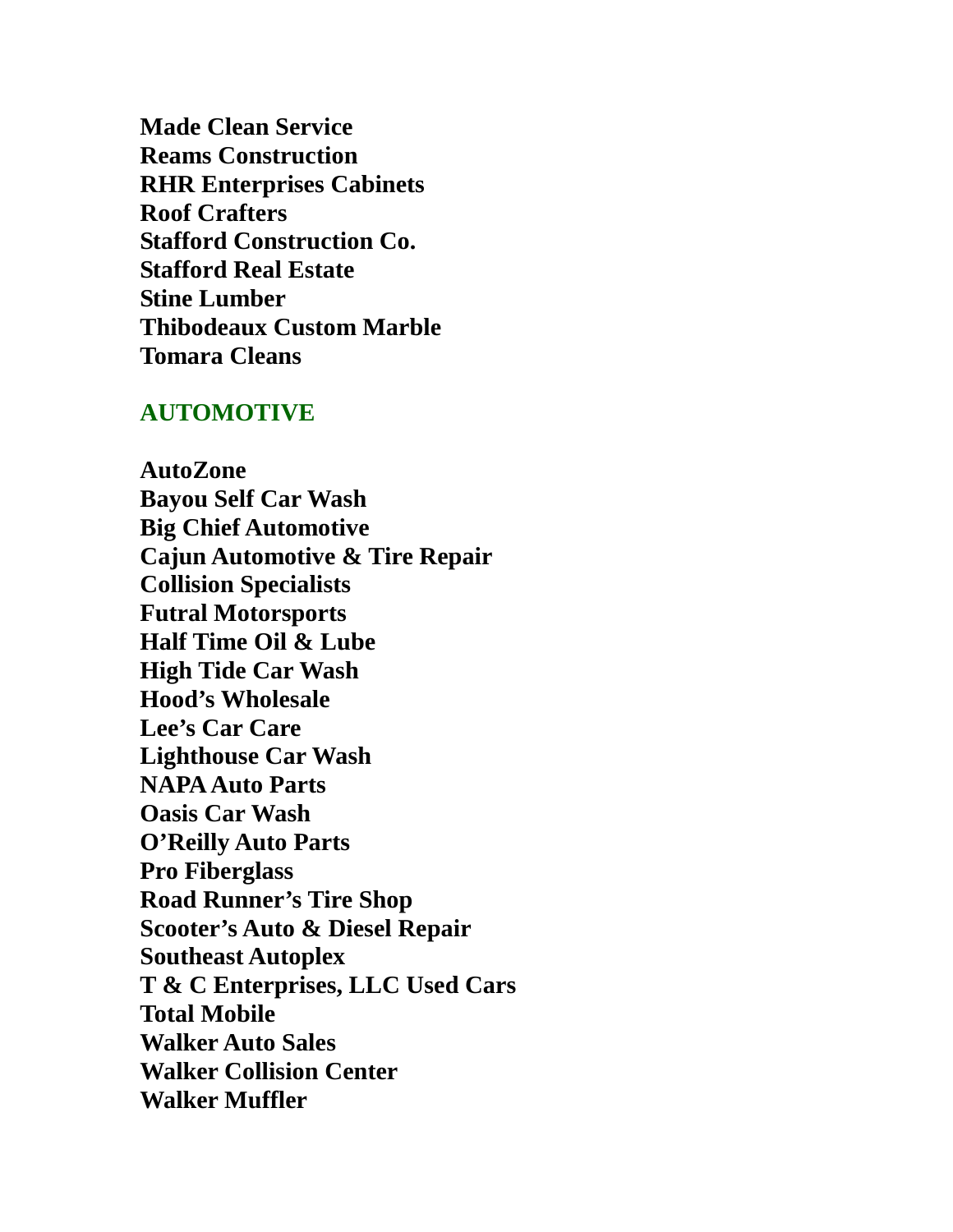**Walker Muffler & Inspection Walker Tire Walker Transmission Vaughn's Tire & Car Care Xpress Collision**

#### **RETAIL**

**The Bookcellar Cato's Christian Radio Bible & Book Room Count Down 2 Cuteness Dan's New 2 You LLC Distinctive Gifts, Bibles & More Dollar General Dollar Tree Gail's Designs Embroidery Game Stop Family Dollar The Finishing Touch Frilly Millie Designs Hannah's Dance Wear Hibbett Sports Jewelry & Interior By Joyce Just To See You Smile Kimberly's Fashion & Jewelry Lei Ding Molly's Church Supplies Merle Norman Cosmetics Shoe Show Sissy's Southern Décor & More Taylor's Designs & Consignments Theriot's Outdoor Inc Visions Jewelry Walmart**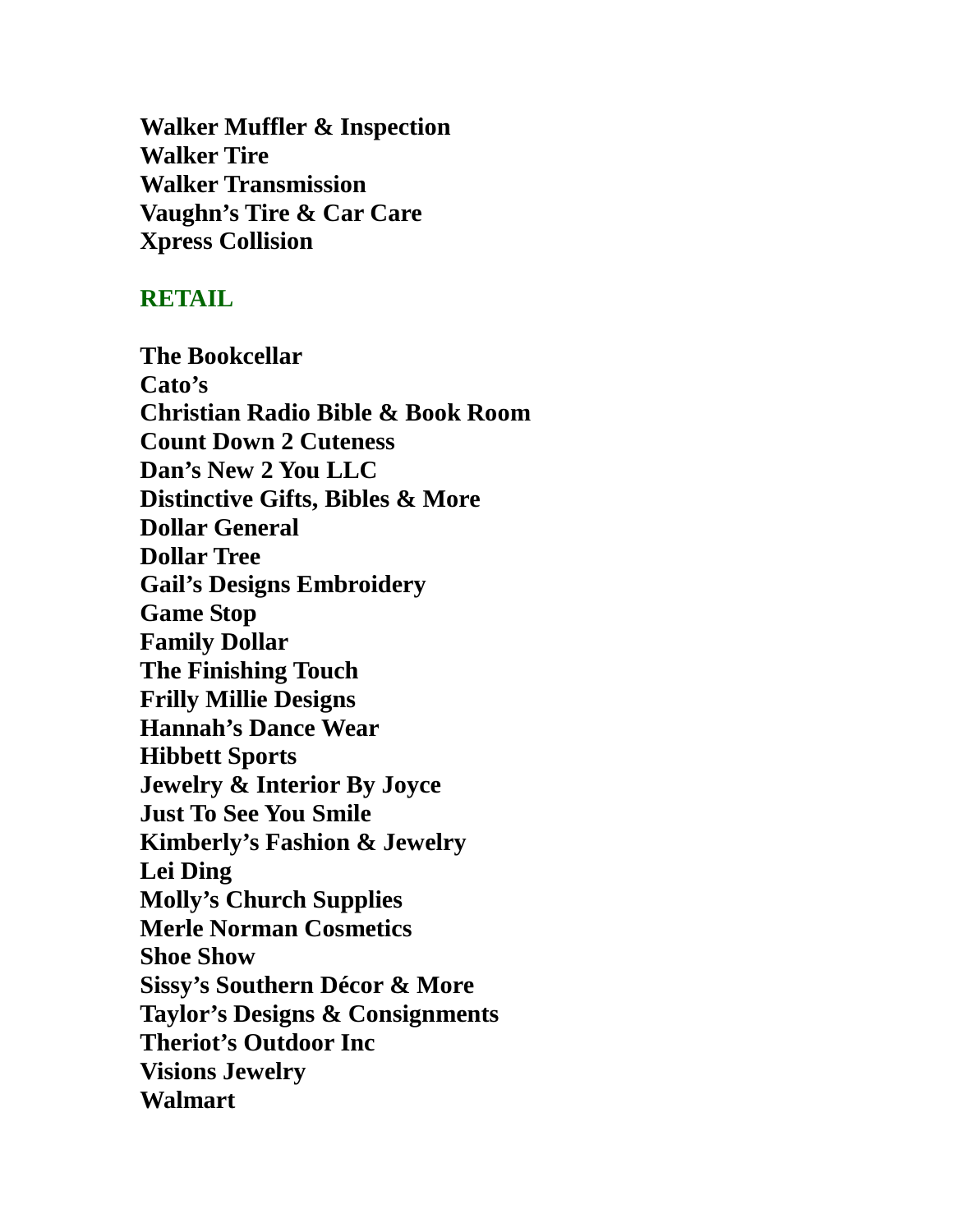### **FOOD / DRINK**

**Burger King Café Pedigos China Wok Sushi Coconut Willy's Daiquiris Daisy's Snack Shop Domino's Fernando's Mexican Restaurant Foo Chow Asian Buffet Jack In the Box Katrina's Pralines & Things Hot Wok Mae's Sweet Shop Mary Lee Donuts McDonald's Open Shut Pam's Snacks Papa John's Pizza Papa Murphy's Pizza Pizza Hut Popeye's Rotolo's Italian Pizzeria Sam's Donuts Sherwood Poboy Smoothie King The Snacks To Go Sweet Shop Sombrebro's Mexican Sonic Drive Inn Subway ( 4 locations) Taco Bell Waffle House**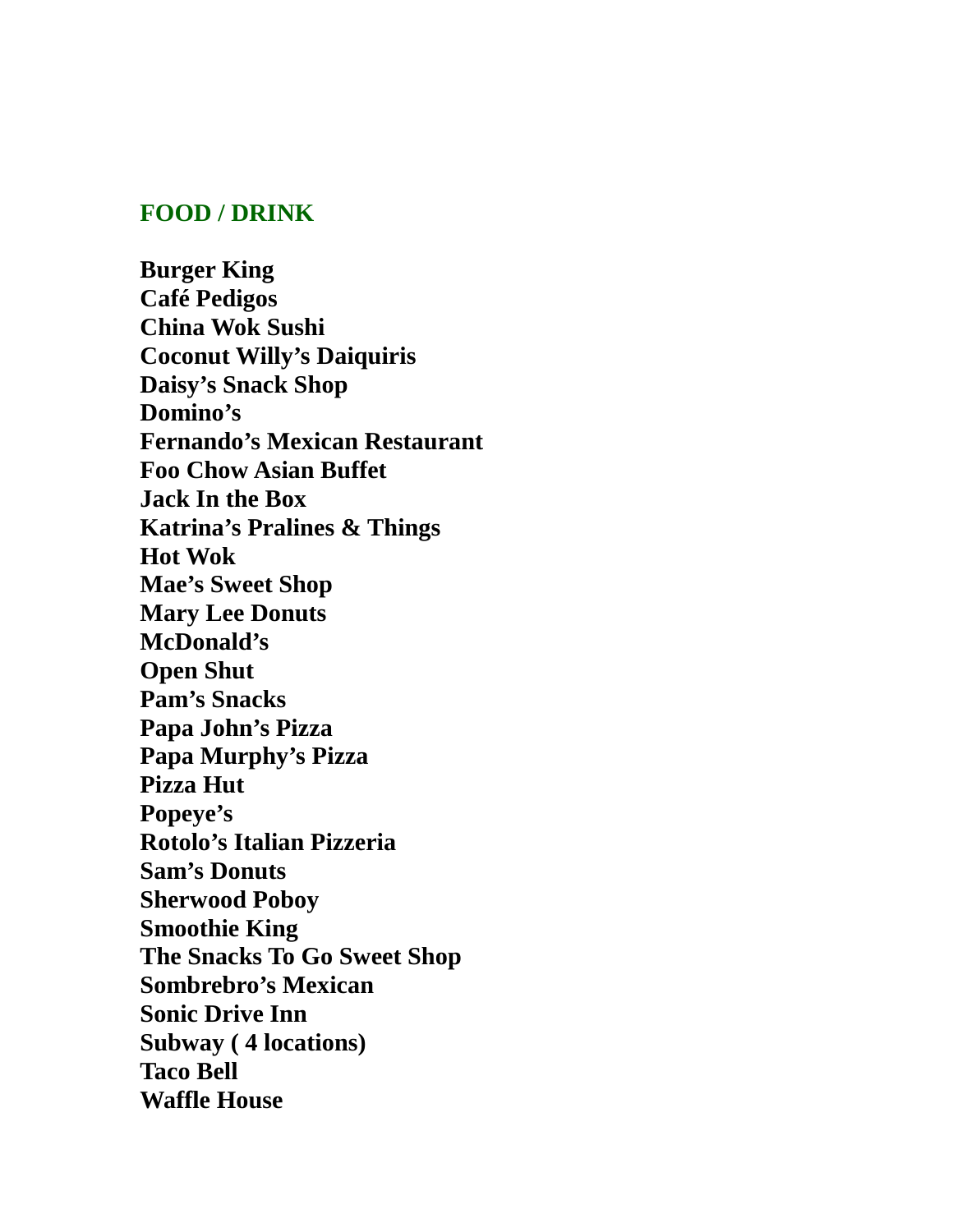**Wendy's Wholly Ground Coffee House**

### **MEDICAL / DENTAL**

**Acadian Ambulance Accent Hair Replacements BR Urology Lauren Burger DDS Children's International Companion Home Care Comprehensive Pain Mgt. Lawrence Dawson Jr. Dermatology Clinic\ Elite Chiropractic Elite Physical Therapy & Wellness Excel Physical Therapy Foster Orthodontics Freedom Prosthetics Hansbrough, Peters, Traxler, Scallon Health Center for Women Lauren Leach Dentistry Livingston Hospice Association Medical of La Urology North Oaks Gynecology North Oaks Walk In Clinic Our Lady of the Lake Hospital Pharma Safe (Wholesale) Precision Speech Reliable Transcriptions C. J. Richard DDS Trinity Personal Care Services**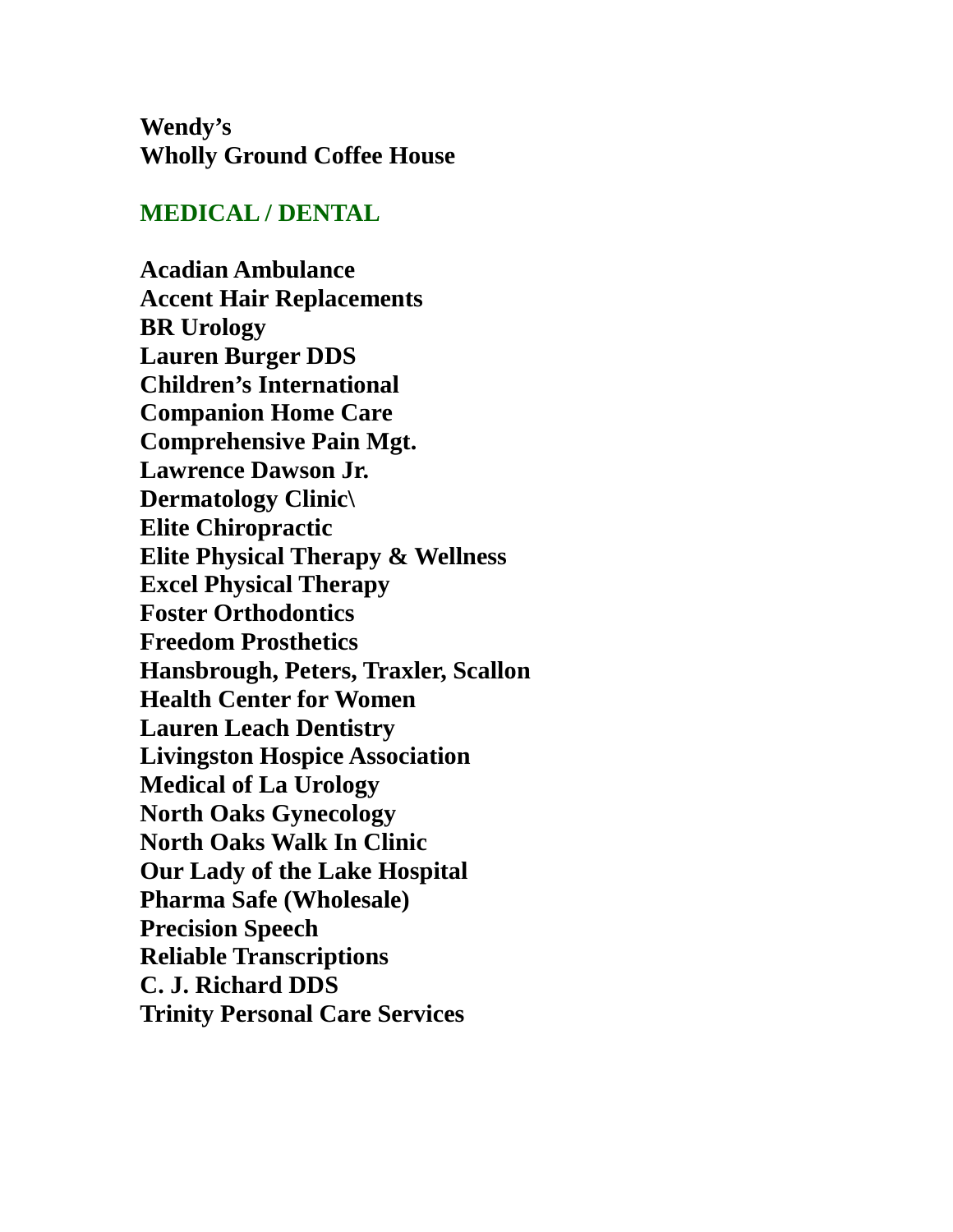### **INDUSTRIAL**

**C B & I C B & I East CECO Pipeline Service Coastal Insulation Compressor Engineering Corp Misc. Steel Specialties Oxlean Manufacturing Scrap Depot Walker Metals Waste Mgt**

#### **MISC**

**B-AN-K Securities Big Boy Armament (Gunsmith) Circle A Hardware Cook Portable Warehouses Erin Guedry Photography Hart to Heart Trailer Sales The Hillman Group Landmark Sales M & M Scott Enterprise Mayflower Properties Nelson Weems LLC Old South Jamboree Reliable Detective Agency Southern Alarms State Farm Sunray Ice 3-H Distributors Walker Container Sales Walker - Hill Enviromental Watson - Ricks Engineering**